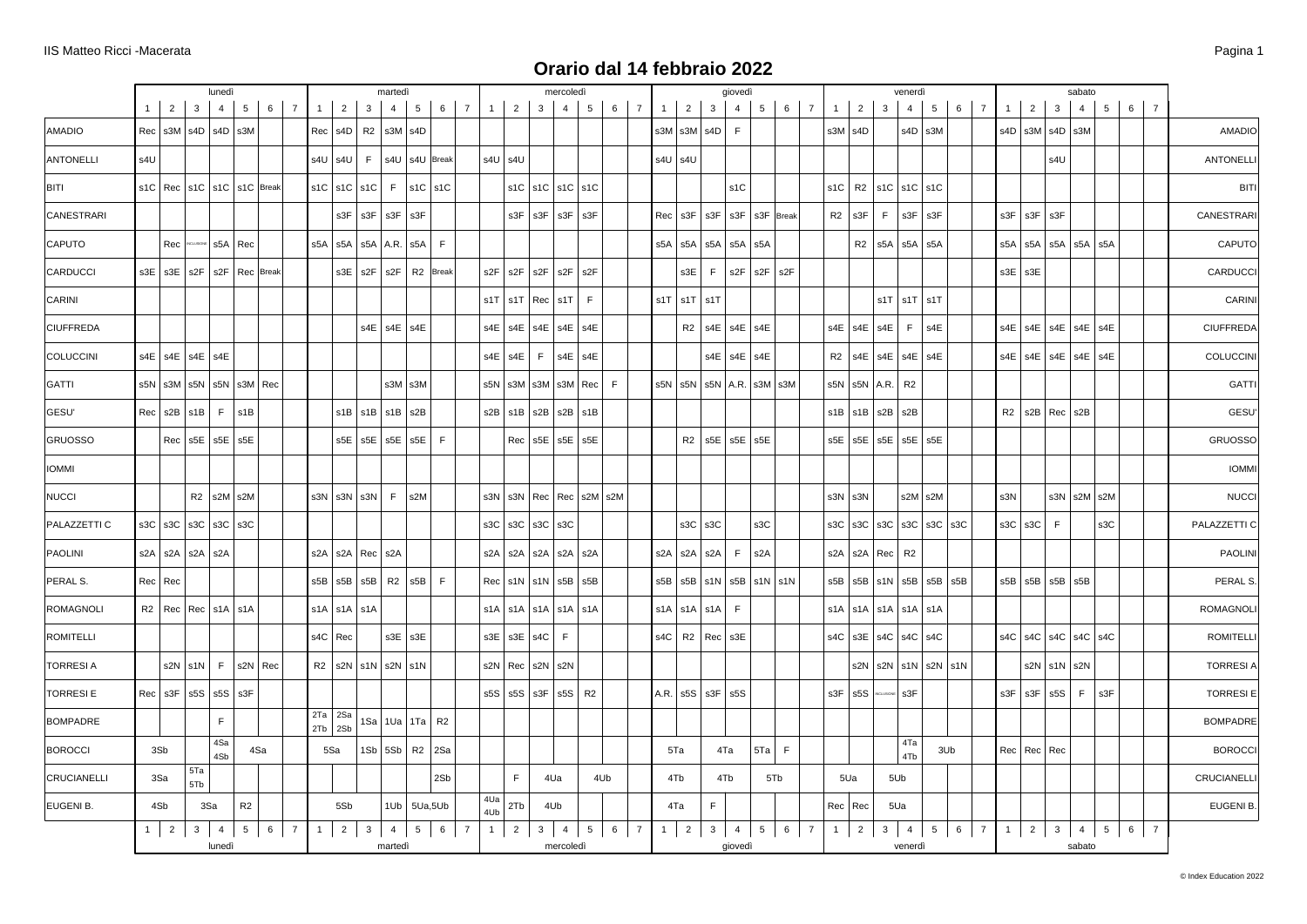|                     |                |            |                        |              | lunedì         |                 |            |                |                |                    |                         | martedi        |                |                    |            |              |                |                | mercoledì                |                              |                |                |                    |                   |                | giovedì            |                |             |                |                |                 |                | venerdì              |                 |                  |                |              |                  |               | sabato         |                              |                |                 |                |                    |
|---------------------|----------------|------------|------------------------|--------------|----------------|-----------------|------------|----------------|----------------|--------------------|-------------------------|----------------|----------------|--------------------|------------|--------------|----------------|----------------|--------------------------|------------------------------|----------------|----------------|--------------------|-------------------|----------------|--------------------|----------------|-------------|----------------|----------------|-----------------|----------------|----------------------|-----------------|------------------|----------------|--------------|------------------|---------------|----------------|------------------------------|----------------|-----------------|----------------|--------------------|
|                     |                | $1 \mid$   | 2 <sup>1</sup><br>3    |              | $\overline{4}$ | $5\overline{5}$ |            | $6 \mid 7$     | 1              | 2 <sup>1</sup>     | $\overline{\mathbf{3}}$ | $\overline{4}$ | 5 <sup>5</sup> |                    | $6 \mid 7$ | $\mathbf{1}$ | $\overline{2}$ | $\mathbf{3}$   | $\overline{4}$           | 5 <sub>5</sub>               | $6-1$          | $\overline{7}$ | $\overline{1}$     | $\overline{2}$    | 3              | $\overline{4}$     | 5              | 6           | $\overline{7}$ | 1              | $\overline{2}$  | 3              | $\overline{4}$       | 5 <sup>5</sup>  |                  | $6 \mid 7$     | $\mathbf{1}$ | $\overline{2}$   | $\mathbf{3}$  | $\overline{4}$ |                              | 5 <sup>5</sup> | $6-1$           | $\overline{7}$ |                    |
| PIZZINI             |                |            | $s1U$ Rec              |              |                | s1U             |            |                |                |                    | $s1U$ $s1U$ $s1U$       |                |                |                    |            |              | s1U            |                | $\mathsf F$ .            | s1U                          |                |                | 2Sa<br>$2Sb$ $2Tb$ | 2Ta               | 1Sa            | 1Ta<br>$1Sb$ $1Tb$ | 1Ua<br>1Ub     |             |                |                | $s1U$ Rec $s1U$ |                |                      |                 |                  |                |              |                  |               |                |                              |                |                 |                | PIZZINI            |
| RAPARI              |                |            |                        |              |                |                 |            |                |                |                    |                         |                |                |                    |            |              |                |                | R <sub>2</sub>           |                              | 4Ua            |                |                    |                   |                |                    |                |             |                |                | 5Ub             |                | 3Ua                  | $\mathsf F$     |                  |                |              |                  |               |                |                              |                |                 |                | RAPARI             |
| SERI                |                | 4Sa        |                        | 3Sb          |                | 4Sb             |            |                |                |                    |                         | 5Sa            | 1Tb            | 5Sa<br>5Sb         |            |              | 2Ta            | F              | A.R.                     |                              |                |                | 5Tb                |                   | Rec            |                    | R2   Rec   5Ta |             |                |                | A.R.            |                | 3Ub                  |                 | 3Ua              |                |              |                  |               |                |                              |                |                 |                | <b>SERI</b>        |
| <b>TEODORI</b>      |                | 1Ta,1Tb    |                        | $\mathsf F$  |                |                 |            |                |                |                    |                         |                |                |                    |            |              |                |                |                          |                              |                |                |                    | 1Ua,1Ub           | Rec            | 1Sa,1Sb            |                |             |                |                |                 |                |                      |                 |                  |                |              |                  |               |                |                              |                |                 |                | <b>TEODORI</b>     |
| ABBONA              |                | 1E, 1F     | 2E<br>2F               |              |                |                 |            |                |                |                    |                         |                |                |                    |            |              | 2E, 2F         | $\mathsf F$    | 1E<br>1F                 | R2                           |                |                |                    |                   |                |                    |                |             |                |                |                 |                |                      |                 |                  |                |              |                  |               |                |                              |                |                 |                | <b>ABBONA</b>      |
| ALLOCCA             |                | 1Ta,1Tb    |                        | R2           |                |                 |            |                |                |                    |                         |                |                |                    |            | 1Ua<br>1Ub   |                | 2N             |                          | 1 <sub>N</sub>               |                |                |                    | 1Ua, 1Ub          | Rec            | 1Sa,1Sb            |                |             |                |                | 2M              | 1Sa<br>1Sb     |                      |                 |                  |                |              | 1M               | $\mathsf F$   | Rec            |                              | 1Ta<br>1Tb     |                 |                | <b>ALLOCCA</b>     |
| AMABILI             |                | 2A         | $\mathsf F$<br>4D      |              | 4Ta<br>4Tb     |                 |            |                |                | 5Ta 4Ta<br>5Tb 4Tb |                         | 4D             |                | 5Ta 4Ta<br>5Tb 4Tb |            |              |                |                |                          |                              |                |                | 5Ta                |                   |                | 4Tb                | 5Ta            |             |                | R <sub>2</sub> | 2A              | 4Tb            | $4Ta$ 5Ta 1Ua<br>5Tb | 1Ub             |                  |                |              |                  | 1Ua           |                | 4Ta 5Ta<br>$1Ub$ $4Tb$ $5Tb$ |                |                 |                | <b>AMABILI</b>     |
| ANGELETTI           |                | $4C$ OP    | R2                     |              |                |                 |            |                |                |                    |                         |                |                |                    |            | 3D           | OP             | Rec            | <b>5A</b>                | 3A                           |                |                | 3A                 | 5A                | F.             | Rec                | 4D             |             |                | 4D             | 4C              | OP             | OP                   | 3D              |                  |                |              |                  |               |                |                              |                |                 |                | ANGELETTI          |
| ANNIBALI            |                |            |                        |              |                |                 |            |                | 2N             | OP                 |                         |                |                |                    |            | 4Sa<br>4Sb   | $5N$           | 3N             | 4N                       | R2                           |                |                | Rec                | 3N                | OP             | 4N                 |                | $2N$ Rec    |                | 2N             | 3N              | 5N             | 4Sa<br>4Sb           | OP              |                  |                | 4N           | F.               |               | $5N$ Rec       |                              | 4Sa<br>4Sb     |                 |                | ANNIBALI           |
| AVIO                | R <sub>2</sub> |            | $5Ta$ 1Ta<br>$5Tb$ 1Tb |              | A.R.           | 4Ta<br>4Tb      |            |                | 2M             | 3Ub                | $3Ua$ 5Ta<br>5Tb        |                |                |                    |            | 2M           |                | 1Sa 4Sa        |                          | 1Ua   5Sa<br>1Sb 4Sb 1Ub 5Sb |                |                |                    |                   |                |                    |                |             |                | Rec            | 1Sa<br>1Sb      | 5Sa<br>5Sb     | 2N                   | 5Tb             | 5Ta   1Ta<br>1Tb |                | 5Sa<br>5Sb   | $\mathsf F$      | Rec           | 1Ua<br>1Ub     |                              | 2N             |                 |                | AVIO               |
| <b>BARCHIESI T.</b> | 4Ua            | 4Ub        | $2A$ 2D                |              |                |                 |            |                | 2A             | 5B                 |                         | F              | 4Ua<br>4Ub     | $1\mathsf{F}$      |            |              |                |                | 2D                       | 1D                           | R2             |                | 4Ua<br>4Ub         | 2A                |                | $1F$ Rec 1D        |                |             |                | 2D             | 1D              | 1F             | 4Ua<br>4Ub           | 5B              |                  |                |              |                  |               |                |                              |                |                 |                | <b>BARCHIESIT</b>  |
| BASCONI             |                |            |                        |              |                |                 |            |                |                |                    |                         |                |                |                    |            | 4Sa<br>4Sb   | $5N$           | F.             | 4N                       |                              |                |                |                    |                   |                | $4N$               |                |             |                |                |                 | 5N             | 4Sa<br>4Sb           |                 |                  |                | 4N           | R2               | 5N            | $ $ Rec        |                              | 4Sa<br>4Sb     |                 |                | <b>BASCONI</b>     |
| <b>BATTELLINI</b>   |                | $OP$ OP    |                        |              |                |                 |            |                | OP             |                    | $Rec$ 4M                | 5M             |                |                    |            | OP           | OP             | F              | 4M                       |                              | OP Break Break |                |                    |                   |                |                    |                |             |                | R2             | 3M              |                |                      |                 |                  |                |              |                  |               |                | 5M                           | 3M             |                 |                | <b>BATTELLINI</b>  |
| <b>BELLETTI</b>     |                | 3D         |                        | $1D$ Rec     |                | 3E              |            |                | 5E             |                    | 1D                      | F              | R <sub>2</sub> |                    |            |              |                |                |                          |                              |                |                |                    |                   | 3D             | 5E                 |                |             |                |                | 4E              | 1D             | 3E                   |                 |                  |                |              | 3D               |               | 4E             |                              |                |                 |                | <b>BELLETTI</b>    |
| <b>BELLONI</b>      | 1A             |            |                        | 2B           | 1B             | 1F              | R2         |                | 1F             | 1A                 | 2F                      |                |                |                    |            | OP           | 2B             | 1B             |                          |                              |                |                |                    | $2F$ Rec          | E              |                    |                |             |                |                |                 |                |                      |                 |                  |                |              |                  |               |                |                              |                |                 |                | <b>BELLONI</b>     |
| <b>BERARDI</b>      |                | $5Ta$ 3Ua  |                        | 1E           | 4Ua<br>4Ub     | F               | 2Ta<br>2Tb |                | R <sub>2</sub> | 1Sa<br>1Sb         | 3E                      | $ $ Rec $ $    | 2E             | 1Ta<br>1Tb         |            |              |                |                | Rec                      | 4Tb                          | 4Ta 1Ua        |                | $4\mathsf{E}$      | 4Sa<br>4Sb        |                |                    |                |             |                |                |                 |                |                      |                 |                  |                | 2Sb          | $2Sa$ 5Ua<br>5Ub | $5\mathsf{E}$ |                | 3Sa 5Sa                      |                |                 |                | <b>BERARDI</b>     |
| <b>BERTINI</b>      |                | $5Tb$ 3Ub  |                        |              |                |                 |            |                | 1 <sub>N</sub> | 4Ua                | 3Ua                     |                | 1M             |                    |            |              |                |                |                          |                              | 1Ub            |                | 1 <sub>N</sub>     | 4Ua               | 3Ua            | 1M                 |                |             |                | 4Ua            |                 |                |                      |                 |                  |                |              |                  |               | 3Sb<br>F.      |                              | 5Sb            |                 |                | <b>BERTINI</b>     |
| <b>BIANCHINI</b>    |                |            |                        |              | R2             | 5A              |            |                |                | 4Ub<br>4C          | 3Ub                     | 5B             |                | 2A                 |            |              |                |                |                          |                              |                |                |                    | 4Ub               | 3Ub            | 4A                 |                | 1A          |                | 4Ub            |                 |                |                      |                 |                  |                |              | $Rec$ Rec        |               | 3A             |                              | F              |                 |                | <b>BIANCHINI</b>   |
| <b>BINNI</b>        |                |            |                        |              |                |                 |            |                | 1D             | 2C                 | F                       | Rec            | 1B             |                    |            |              |                |                |                          |                              |                |                | 3Sa                | 2Sa 2Ta           |                | $2\mathtt{C}$      | 2B             |             |                |                |                 |                |                      |                 |                  |                | 1D           | 1B               | $2\mathsf{B}$ |                | $2Sa$ $2Ta$                  |                |                 |                | <b>BINNI</b>       |
| <b>BISONNI</b>      |                |            | 5M                     | 4M           |                | 3M              |            |                |                | 5M                 |                         | Rec   Rec      | 4M             |                    |            |              | $5N$ 2M        | 4M             | 3M                       |                              |                |                |                    | $3Sb$ $2Sb$ $2Tb$ |                |                    |                |             |                |                | 5N              | F.             | R <sub>2</sub>       |                 |                  |                |              | $3M$   2M        | 5M            | 5N             | 2Sb                          | 2Tb            |                 |                | <b>BISONNI</b>     |
| <b>BRANCHESI</b>    |                |            | $1\mathrm{C}$          | 4B           |                | $3\mathrm{C}$   |            |                |                |                    |                         | 3C             | 4C             | 1C                 |            | Rec          | $3\mathrm{C}$  | R2             |                          | 1C                           |                |                |                    |                   | 4C             | $3\mathrm{C}$      | $4\mathsf{B}$  | $\mathsf F$ |                | 3C             | 1C              | 1C             | Rec                  | 4B              |                  |                |              |                  |               |                |                              |                |                 |                | <b>BRANCHESI</b>   |
| <b>BRUNETTI F</b>   |                | 5E         |                        | Rec          | 2E             | 2A              |            |                |                | 3E                 | Rec                     | 2E             | R <sub>2</sub> |                    |            | 5E           |                | 2A             | $\mathsf F$ .            | 2E                           |                |                |                    |                   | 3E             | 2E                 |                |             |                |                |                 |                |                      |                 |                  |                | 5E           | 3E               | 2E            | 2E             |                              |                |                 |                | <b>BRUNETTI F</b>  |
| <b>BRUNETTI L</b>   |                |            | 4Ua                    | 4A           | 5A             |                 |            |                |                |                    |                         | R2             | 3Ua            | E                  |            |              | 4Ua            |                | 4Ua                      |                              | 4Ub            |                |                    |                   |                |                    |                |             |                |                | 3Ua             |                | 3Ub                  |                 | 3Ua              | Break          | 5A           |                  | 4Ua 3Ua       | 4A             |                              |                |                 |                | <b>BRUNETTI L</b>  |
| <b>BRUSCANTINI</b>  |                | 4M   Rec   | 4Ub                    | 3M           | 2M             | OP              | 1Ua        |                | OP             | 2M                 | 5M                      | 4M             | 3Ub<br>F       |                    |            |              | 4Ub            |                | $3M \vert 5M$            | 1Ua                          |                |                | $5M$ 3M            |                   | R <sub>2</sub> |                    |                |             |                | OP             | 3Ub<br>1Ua      |                | 4M   Rec   2M        |                 |                  |                |              |                  | $4Ub$ 3Ub     |                |                              |                |                 |                | <b>BRUSCANTINI</b> |
| CAMPILIA            |                | 2E         |                        | 3E           |                | 5E              | 1Ub        |                |                | $4\mathsf{E}$      | $\mathsf F$             |                |                |                    |            |              |                |                |                          | 1Ub                          | 5C             |                | 1E                 |                   |                | 2D                 |                | 2C          |                |                | 1Ub             |                |                      |                 |                  |                |              | $Rec$ Rec        |               | 3C             |                              | Rec            |                 |                | CAMPILIA           |
|                     |                | $1 \mid 2$ |                        | $\mathbf{3}$ | $\overline{4}$ |                 | $5 \mid 6$ | $\overline{7}$ | 1              | $\overline{2}$     | 3 <sup>3</sup>          | $\overline{4}$ | 5 <sub>1</sub> |                    | $6 \mid 7$ | $\mathbf{1}$ | $2 \mid$       | 3 <sup>1</sup> | $\begin{array}{ c c }$ 4 | 5 <sub>1</sub>               | 6              | $\overline{7}$ | $1 \mid$           | $\overline{2}$    |                | $3 \mid 4$         |                | $5 \mid 6$  | $\overline{7}$ | 1              | $\overline{2}$  | $\overline{3}$ | $\overline{4}$       | $5\overline{)}$ | 6                | $\overline{7}$ |              | $1 \mid 2 \mid$  | $\mathbf{3}$  | $\overline{4}$ |                              | 5 <sub>5</sub> | $6\overline{6}$ | $\overline{7}$ |                    |
|                     |                |            |                        |              | lunedì         |                 |            |                |                |                    |                         | martedì        |                |                    |            |              |                |                | mercoledì                |                              |                |                |                    |                   |                | giovedì            |                |             |                |                |                 |                | venerdì              |                 |                  |                |              |                  |               | sabato         |                              |                |                 |                |                    |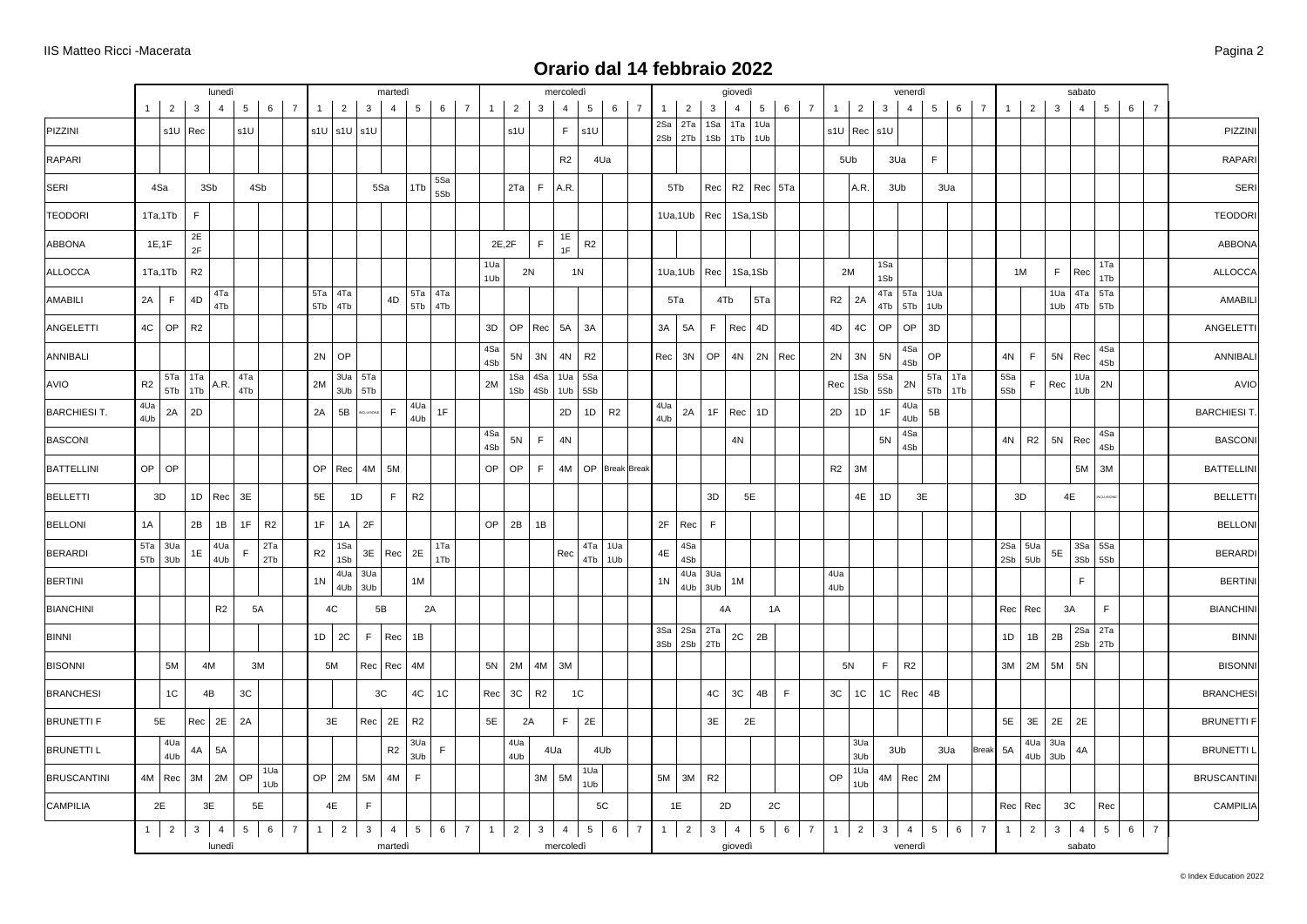|              |                |                                                                        | lunedì                   |                        |                              |                       |              |    |                                                |                                                               | martedì                                                                 |                                                                                                                                                                                                     |                                                                                               |                                                                                               |    |                                                                                |                                                                                                                            | mercoledì      |                |            |                |                |                |                                | giovedì                   |                 |             |                                  |                |                |                                                 | venerdì                   |                            |       |                |                |                |                                                                                        | sabato         |                                                                      |                                  |                                                                                              |                          |
|--------------|----------------|------------------------------------------------------------------------|--------------------------|------------------------|------------------------------|-----------------------|--------------|----|------------------------------------------------|---------------------------------------------------------------|-------------------------------------------------------------------------|-----------------------------------------------------------------------------------------------------------------------------------------------------------------------------------------------------|-----------------------------------------------------------------------------------------------|-----------------------------------------------------------------------------------------------|----|--------------------------------------------------------------------------------|----------------------------------------------------------------------------------------------------------------------------|----------------|----------------|------------|----------------|----------------|----------------|--------------------------------|---------------------------|-----------------|-------------|----------------------------------|----------------|----------------|-------------------------------------------------|---------------------------|----------------------------|-------|----------------|----------------|----------------|----------------------------------------------------------------------------------------|----------------|----------------------------------------------------------------------|----------------------------------|----------------------------------------------------------------------------------------------|--------------------------|
| $\mathbf{1}$ | $\overline{2}$ | 3                                                                      | $\overline{4}$           | 5                      | 6                            | $\overline{7}$        | 1            |    | $\overline{\mathbf{3}}$                        |                                                               |                                                                         |                                                                                                                                                                                                     |                                                                                               |                                                                                               |    |                                                                                | $\mathbf{3}$                                                                                                               | $\overline{4}$ | 5 <sub>5</sub> |            | $\overline{7}$ | 1              | $\overline{2}$ | 3                              | $\overline{4}$            | $5\overline{)}$ | 6           | $\overline{7}$                   | $\mathbf{1}$   | $\overline{2}$ | 3                                               | $\overline{4}$            | 5                          | 6     | $\overline{7}$ | 1              | $\overline{2}$ | $\mathbf{3}$                                                                           | $\overline{4}$ |                                                                      |                                  |                                                                                              |                          |
| 3B           | 1B             | 1F                                                                     |                          |                        |                              |                       | 1B           |    | 1F                                             |                                                               |                                                                         |                                                                                                                                                                                                     |                                                                                               |                                                                                               |    |                                                                                |                                                                                                                            |                |                |            |                |                |                |                                |                           |                 |             |                                  | 3B             | 1F             | $\mathsf F$                                     | 1B                        | <b>OP</b>                  | Break |                |                |                |                                                                                        |                |                                                                      |                                  |                                                                                              | CANULLO                  |
|              |                | 2C                                                                     | 1C                       | 1A                     | OP                           | <b>Break</b>          |              |    | 3A                                             |                                                               |                                                                         |                                                                                                                                                                                                     |                                                                                               |                                                                                               |    |                                                                                | 3B                                                                                                                         | 3A             |                |            |                |                | $\mathsf F$    | 1A                             | $1C$                      | 1E              |             |                                  | 2C             | OP             | Rec                                             | 1E                        | 3B                         |       |                |                |                |                                                                                        |                |                                                                      |                                  |                                                                                              | CAPRADOSSI K             |
|              |                |                                                                        |                          |                        |                              |                       | 3F           | 3F | F                                              |                                                               |                                                                         |                                                                                                                                                                                                     |                                                                                               |                                                                                               |    |                                                                                |                                                                                                                            |                |                |            |                |                |                |                                |                           |                 |             |                                  |                |                |                                                 |                           |                            |       |                |                | R <sub>2</sub> |                                                                                        |                | 3F                                                                   |                                  |                                                                                              | <b>CAPRADOSSI</b>        |
| 5A           | 4A             |                                                                        | 2A                       | 3A                     | $\mathsf F$                  |                       |              | 3A | 5A                                             |                                                               |                                                                         |                                                                                                                                                                                                     |                                                                                               |                                                                                               |    |                                                                                |                                                                                                                            |                |                |            |                | 4A             | 3A             | 5A                             | 1A                        | R2              |             |                                  | 2A             | 1A             |                                                 |                           |                            |       |                |                | OP             | Rec                                                                                    |                | 4A                                                                   |                                  |                                                                                              | <b>CARLETTA</b>          |
| 1M           | $\mathsf F$    | 1Ua<br>1Ub                                                             | 1Ta<br>1Tb               | 1 <sub>N</sub>         |                              |                       |              | 1M |                                                |                                                               |                                                                         |                                                                                                                                                                                                     |                                                                                               |                                                                                               |    |                                                                                |                                                                                                                            |                |                |            |                |                |                |                                |                           |                 |             |                                  |                |                | Rec                                             | 1Sa<br>1Sb                | R2                         |       |                |                |                |                                                                                        |                |                                                                      |                                  |                                                                                              | CELA                     |
| 2C           | 3C             | Rec                                                                    | 4D                       | 2D                     |                              |                       |              |    | 4D                                             |                                                               |                                                                         |                                                                                                                                                                                                     |                                                                                               |                                                                                               |    |                                                                                | 5 <sub>D</sub>                                                                                                             | R2             | 3C             |            |                |                |                |                                |                           |                 |             |                                  | 1D             | 2C             | $\mathsf F$                                     |                           | 5D                         | Break |                |                | 3C             |                                                                                        |                |                                                                      |                                  |                                                                                              | <b>CERQUETELLA</b>       |
|              |                |                                                                        |                          |                        |                              |                       | 5B           |    | 2B                                             |                                                               |                                                                         |                                                                                                                                                                                                     |                                                                                               |                                                                                               |    |                                                                                | 2B                                                                                                                         |                |                |            |                | 5B             | 5B             | 2A                             | Rec                       | 4A              |             |                                  | 2B             | 5B             | 4A                                              | R2                        | 2A                         |       |                |                | 2B             |                                                                                        |                |                                                                      |                                  |                                                                                              | CINGOLAN                 |
|              |                |                                                                        |                          |                        |                              |                       |              | 5A |                                                |                                                               | 1A                                                                      |                                                                                                                                                                                                     |                                                                                               |                                                                                               |    |                                                                                | 1A                                                                                                                         | 2B             | Rec            |            |                | 1A             | 1A             | R <sub>2</sub>                 | F.                        |                 |             |                                  | 5A             |                |                                                 | OP                        | 1A                         |       |                |                | OP             |                                                                                        |                |                                                                      |                                  |                                                                                              | <b>CIPPITELL</b>         |
| OP           | OP             |                                                                        | 5B                       | 3B                     |                              |                       |              | R2 |                                                | 3B                                                            |                                                                         |                                                                                                                                                                                                     |                                                                                               |                                                                                               |    |                                                                                | 4D                                                                                                                         | 5B             | Rec            |            |                |                |                | F                              |                           |                 |             |                                  |                |                |                                                 |                           |                            |       |                |                | 3B             | OP                                                                                     |                |                                                                      |                                  |                                                                                              | CODON                    |
| 2Sa<br>2Sb   | Rec            | 5Ua                                                                    | 1Ua                      | 2Ta                    |                              |                       |              |    |                                                |                                                               |                                                                         |                                                                                                                                                                                                     |                                                                                               |                                                                                               |    |                                                                                | 5Ua<br>5Ub                                                                                                                 | 1Sa<br>1Sb     |                |            |                |                |                |                                |                           |                 |             |                                  | 1Ua<br>1Ub     | Rec            | 1Ta<br>1Tb                                      | R <sub>2</sub>            | 2Sa<br>2Sb                 |       |                |                | E              |                                                                                        |                |                                                                      |                                  |                                                                                              | COME                     |
|              |                |                                                                        | 3N                       | 5N                     |                              |                       |              |    |                                                |                                                               |                                                                         |                                                                                                                                                                                                     |                                                                                               |                                                                                               |    |                                                                                | 4N                                                                                                                         | OP             | 3N             | 5N         |                |                |                | 2N                             | 5M                        | 4M              | 3M          |                                  |                |                |                                                 | $\mathsf F$               |                            |       |                |                |                |                                                                                        |                |                                                                      |                                  |                                                                                              | <b>CORRADINI M</b>       |
|              |                |                                                                        |                          |                        |                              |                       |              |    |                                                |                                                               |                                                                         |                                                                                                                                                                                                     |                                                                                               |                                                                                               |    |                                                                                |                                                                                                                            |                | F              | 1Sa<br>1Sb |                |                |                |                                |                           |                 |             |                                  | 3Ua<br>3Ub     |                |                                                 |                           |                            |       |                |                |                |                                                                                        |                |                                                                      |                                  |                                                                                              | COTTIN                   |
|              |                |                                                                        |                          |                        |                              |                       | OP           |    |                                                |                                                               |                                                                         |                                                                                                                                                                                                     |                                                                                               |                                                                                               |    |                                                                                | 3E                                                                                                                         | 3F             | 5E             |            |                | 5D             | <b>OP</b>      | OP                             | 3F                        | OP              |             |                                  | 3E             | OP             | 5D                                              | $\mathsf F$               | $4\mathsf{E}$              |       |                |                |                |                                                                                        |                |                                                                      |                                  |                                                                                              | DE LEONARDIS             |
|              |                | 5N                                                                     |                          |                        |                              |                       | 3N           |    |                                                |                                                               |                                                                         |                                                                                                                                                                                                     |                                                                                               |                                                                                               |    |                                                                                |                                                                                                                            |                |                |            |                | 5N             | 1 <sub>N</sub> | 3M                             |                           |                 |             |                                  |                |                |                                                 | 4N                        | 5N                         |       |                |                | 3M             | 1 <sup>N</sup>                                                                         |                | 4N                                                                   |                                  |                                                                                              | DI CENSO                 |
|              |                |                                                                        |                          |                        |                              |                       | 4M<br>4N     |    |                                                |                                                               |                                                                         |                                                                                                                                                                                                     |                                                                                               |                                                                                               |    |                                                                                | 1M<br>1 <sub>N</sub>                                                                                                       | 5E             |                |            |                | $3M$<br>3N     | 5M<br>5N       | R <sub>2</sub>                 | 2M<br>2N                  |                 |             |                                  |                |                | 5E                                              | F                         |                            |       |                |                |                |                                                                                        |                |                                                                      |                                  |                                                                                              | DI DONATO                |
|              |                |                                                                        | 4Sa<br>4Sb               |                        |                              |                       |              |    |                                                |                                                               |                                                                         |                                                                                                                                                                                                     |                                                                                               |                                                                                               |    |                                                                                |                                                                                                                            |                |                |            |                |                |                | Rec                            | 5Ta<br>5Tb                | 2Sa<br>2Sb      | 5Ta         |                                  |                |                | 5Ta                                             | 3Sa                       |                            |       |                |                | 4Sb            | 2Sb                                                                                    |                |                                                                      |                                  |                                                                                              | DI FELICE                |
|              |                |                                                                        |                          |                        |                              |                       |              | F  |                                                |                                                               |                                                                         | 2F                                                                                                                                                                                                  |                                                                                               |                                                                                               |    |                                                                                |                                                                                                                            |                |                |            |                |                |                |                                |                           |                 |             |                                  |                |                |                                                 |                           |                            |       |                |                |                |                                                                                        |                |                                                                      |                                  |                                                                                              | DI LORENZO               |
| 4E           | 3E             | 5E                                                                     | 1E                       |                        |                              |                       |              |    | 1E                                             |                                                               |                                                                         |                                                                                                                                                                                                     |                                                                                               |                                                                                               |    | F.                                                                             | 2E                                                                                                                         | 4E             | 1E             |            |                |                |                |                                |                           |                 |             |                                  | 4C             | 5E             | 3E                                              | 4E                        |                            |       |                |                | 2E             | Rec                                                                                    | 3E             |                                                                      |                                  |                                                                                              | DI MARCO                 |
|              |                |                                                                        |                          |                        |                              |                       |              | 5C |                                                |                                                               |                                                                         |                                                                                                                                                                                                     |                                                                                               |                                                                                               |    |                                                                                | 3D                                                                                                                         | 2A             |                |            |                | 5C             | 3D             | 5C                             | R2                        |                 |             |                                  |                |                | 3D                                              | Rec                       | $\mathsf F$                |       |                |                | Rec            |                                                                                        |                | 3A                                                                   |                                  |                                                                                              | DI PASQUALE C            |
|              |                |                                                                        |                          |                        |                              |                       |              |    |                                                |                                                               |                                                                         |                                                                                                                                                                                                     |                                                                                               |                                                                                               | 1B |                                                                                | Rec                                                                                                                        | 3C             | 4B             |            |                | R <sub>2</sub> | 2B             | 3C                             | 4B                        |                 |             |                                  |                |                |                                                 |                           | 2B                         |       |                |                |                | F                                                                                      |                | 4B                                                                   |                                  |                                                                                              | DI TANNA                 |
|              |                |                                                                        |                          |                        |                              |                       |              |    |                                                |                                                               |                                                                         |                                                                                                                                                                                                     |                                                                                               |                                                                                               |    |                                                                                |                                                                                                                            |                |                |            |                |                |                | F.                             |                           |                 | Rec         |                                  |                |                |                                                 |                           |                            |       |                |                | 4E             |                                                                                        |                |                                                                      |                                  |                                                                                              | <b>DIAFERIA</b>          |
|              |                | F                                                                      | 1D                       | 1D                     |                              |                       |              |    | 1A                                             |                                                               | 3A                                                                      |                                                                                                                                                                                                     |                                                                                               |                                                                                               |    |                                                                                |                                                                                                                            |                |                |            |                |                |                |                                |                           | R <sub>2</sub>  |             |                                  | 3A             | 4D             |                                                 |                           | 1D                         | Break |                |                | 4D             | 1D                                                                                     |                |                                                                      |                                  |                                                                                              | ERCOLANI                 |
| 4A           |                |                                                                        | R2                       | OP                     |                              |                       | 3C           |    |                                                |                                                               |                                                                         | 4A                                                                                                                                                                                                  |                                                                                               |                                                                                               |    |                                                                                |                                                                                                                            |                | OP             | OP         |                | 5A             | 4A             | 3A                             | Rec                       | 3C              | $\mathsf F$ |                                  | OP             | 5A             | 3A                                              | 3A                        | 4A                         |       |                |                | 3A             |                                                                                        |                |                                                                      |                                  |                                                                                              | <b>EUGENIR</b>           |
| 5C           | 3B             | OP                                                                     | OP                       | 4B                     |                              |                       |              |    |                                                |                                                               |                                                                         |                                                                                                                                                                                                     |                                                                                               |                                                                                               |    |                                                                                | 3C                                                                                                                         |                |                |            |                |                |                | 5B                             | R <sub>2</sub>            |                 |             |                                  | OP             | 3B             | 4B                                              | F                         | 3C                         |       |                |                |                |                                                                                        |                |                                                                      |                                  |                                                                                              | <b>FALASCHINI</b>        |
|              |                |                                                                        |                          |                        |                              |                       | 4B           | 4B | 2E                                             |                                                               |                                                                         |                                                                                                                                                                                                     |                                                                                               |                                                                                               |    |                                                                                | 3F                                                                                                                         |                |                |            |                | 4B             | 2E             | 3F                             |                           |                 |             |                                  | 2E             | 3E             | OP                                              | 3F                        | 3F                         | Rec   |                |                | 3F             | R2                                                                                     |                |                                                                      |                                  |                                                                                              | <b>FEDERICI</b>          |
| 1            |                | $\mathbf{3}$                                                           | $\overline{4}$<br>lunedì |                        | $6\overline{6}$              | $\overline{7}$        | $\mathbf{1}$ |    | $\overline{\mathbf{3}}$                        |                                                               |                                                                         |                                                                                                                                                                                                     |                                                                                               |                                                                                               |    |                                                                                | 3 <sup>1</sup>                                                                                                             | 4              | 5 <sup>5</sup> |            | $\overline{7}$ | 1              | $\overline{2}$ | $\mathbf{3}$                   | $\overline{4}$<br>giovedì |                 |             | $\overline{7}$                   | $\overline{1}$ | $\overline{2}$ | $\mathbf{3}$                                    | $\overline{4}$<br>venerdì | 5                          |       | $\overline{7}$ |                |                | $\mathbf{3}$                                                                           | sabato         |                                                                      |                                  |                                                                                              |                          |
|              |                | $3M$ 2M<br>3Sb<br>$3N$ 3M<br>3Sa<br>2B<br>3A   A.R.<br>$2\overline{ }$ | Rec <br>Rec<br>5A        | $3Ua$ 5Ua<br>$3Ub$ 5Ub | $5Ub$ 1Ub 2Tb<br>$3C$ Rec 1B | 4Sa<br>5 <sub>1</sub> | Rec 4A Break |    | 1A<br>2D<br><b>5A</b><br>4D<br>2Ta<br>2E<br>OP | $2 \mid$<br>5D<br>2Sa<br>2Tb 2Sb<br>5E<br>4N<br>R2<br>OP<br>2 | 1Sa<br>1Sb<br>4E<br>1 <sup>N</sup><br>R <sub>2</sub><br>2A<br>Rec<br>OP | $\overline{4}$<br>R <sub>2</sub><br>2C<br>2A<br>1D<br>F<br>$1$ Ua<br>2M<br>3Ua<br>3Ub<br>R2<br>F<br>Rec   Rec   5E<br>3Sa<br>3Sb<br>Rec<br>4C<br>3D<br>5A<br>Rec<br>3E<br>$\overline{4}$<br>martedì | 5 <sub>5</sub><br>1C<br>2C<br>2B<br>Rec<br>1Ta<br>2N<br>F<br>5E<br>5C<br>3E<br>5 <sub>5</sub> | 6<br>$\overline{7}$<br>1A<br>4M<br>5Ua,5Ub<br>2Sb<br>4D<br>$\mathsf F$<br>6<br>$\overline{7}$ |    | $\mathbf{1}$<br>1E<br>4D<br>2A<br>5A<br>3B<br>4Ub<br>4A<br>3A<br>OP<br>3E<br>1 | $\overline{2}$<br>R2<br>1D<br>Rec<br>1A<br>4D<br>R2<br>$4Ua$ 3Sa<br>3Sb<br>OP<br>3M,3N<br>5C<br>5B<br>3E<br>$\overline{2}$ |                | 4Ub            | mercoledì  | 2M,2N          | $6 \mid$<br>6  |                | 4D<br>5Tb<br>1B<br>3E,3F<br>1D | 4N   Rec <br>OP   Rec     | 1D<br>A.R. Rec  | 5B<br>4E    | 1M, 1N<br>1F<br>2A<br>$5 \mid 6$ |                |                | $1N$<br>4M,4N<br>$3Sa$ $2Sa$<br>$3Sb$ 2Sb<br>4B | 2B<br>$2N$ 2M             | 5Ua<br>5Tb 3Sb<br>3C<br>1A |       | Rec 5M<br>3Ub  | 6 <sup>1</sup> | 1N Break       | OP<br>2D<br>2B<br>Rec<br>5B<br>1Sa<br>1Sb<br>3N<br>5M,5N<br>4C<br>5C<br>3E<br>3F<br>4B | $1 \mid 2$     | 5B<br>5A<br>1Ta<br>1Tb<br>$1$ Sa 4Ua<br>$1Sb$ 4Ub<br>$4Sa$ 2Sa<br>3D | 3F<br>OP<br>1B<br>$\overline{4}$ | $5\overline{5}$<br>2Ta 5Ua<br>$2Tb$ 5Ub<br>4Sa 2Sa<br>4Sb 2Sb<br>$1D$ Rec<br>$5\overline{)}$ | $6 \mid 7$<br>$6 \mid 7$ |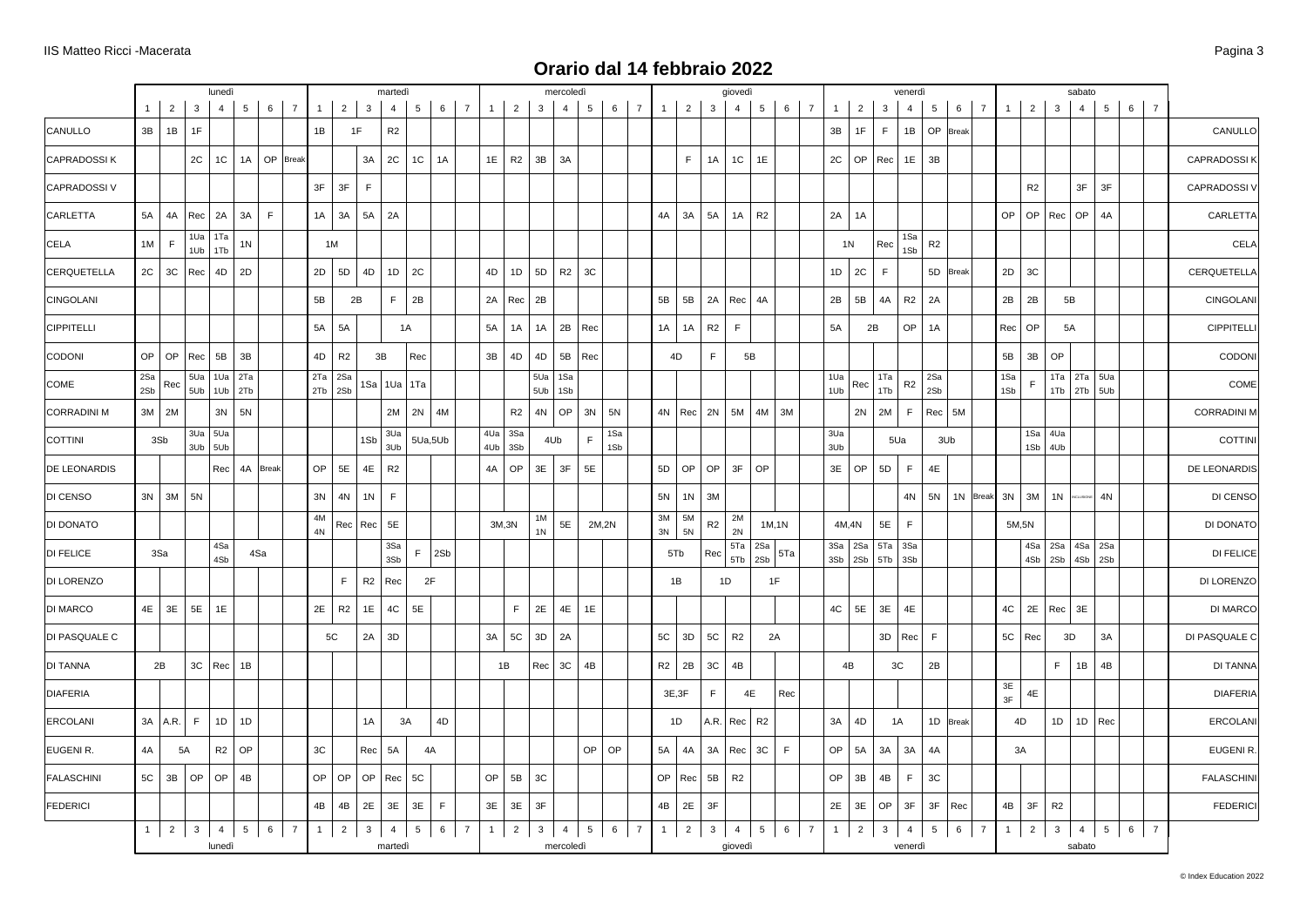|                    |            |                                  |                         | lunedì                   |             |                  |                |            |                    |                         | martedì        |                |            |                |                |                |                                 | mercoledì                   |                  |                |                 |                |                           |                | giovedì                                     |                  |                  |            |           |                              |                                     | venerdì                   |                   |          |                            |                |                |                | sabato                      |                |                 |                |                |                    |
|--------------------|------------|----------------------------------|-------------------------|--------------------------|-------------|------------------|----------------|------------|--------------------|-------------------------|----------------|----------------|------------|----------------|----------------|----------------|---------------------------------|-----------------------------|------------------|----------------|-----------------|----------------|---------------------------|----------------|---------------------------------------------|------------------|------------------|------------|-----------|------------------------------|-------------------------------------|---------------------------|-------------------|----------|----------------------------|----------------|----------------|----------------|-----------------------------|----------------|-----------------|----------------|----------------|--------------------|
|                    | $1 \mid$   |                                  | $2 \mid 3$              | $\overline{4}$           | 5           | 6                | $\overline{7}$ | 1          | $2 \mid$           | $\overline{3}$          | $\overline{4}$ | 5 <sup>5</sup> |            | $6 \mid 7$     | $\mathbf{1}$   | $\overline{2}$ | $\mathbf{3}$                    | $\overline{4}$              |                  | 5 <sub>5</sub> | 6               | 7 <sup>1</sup> | $\vert$ 1 $\vert$         | $2 \mid$       | 4<br>3 <sup>3</sup>                         | $5\overline{)}$  |                  | 6 7        |           | $\mathbf{1}$                 | $2 \mid$<br>$\overline{\mathbf{3}}$ | $\overline{4}$            | 5 <sup>1</sup>    |          | $6 \mid 7$                 | $\overline{1}$ | $\overline{2}$ | $\overline{3}$ | $\overline{4}$              |                | $5\overline{5}$ | 6 <sup>1</sup> | $\overline{7}$ |                    |
| FELIZIANI          |            |                                  | $5\mathsf{B}$           |                          | 5C          | Rec              |                |            |                    |                         |                |                |            |                |                |                | 5B                              | <b>5C</b>                   | 5B               |                | R2              |                |                           |                |                                             |                  |                  |            |           |                              |                                     |                           |                   |          |                            |                |                | 5C             | $5\mathrm{C}$               | 5B             |                 | $\mathsf F$    |                | <b>FELIZIANI</b>   |
| <b>FIECCONI</b>    |            | 2Sa<br>2Sb                       |                         |                          | 1Sa, 1Sb 3D |                  |                |            | R <sub>2</sub>     | 3Sa<br>3Sb              |                | 2Sa,2Sb        |            |                | 2Sa<br>2Sb     | 5E             |                                 | 3Sa,3Sb                     |                  | 1Sa<br>1Sb     |                 |                |                           | 5E             | F                                           | 4Sa,4Sb          |                  | 1Sa<br>1Sb | Break Rec | 3D                           | 4Sa<br>4Sb                          | 5E                        |                   |          |                            | 3Sa<br>3Sb     | Rec            | 4Sa<br>4Sb     |                             |                |                 |                |                | <b>FIECCONI</b>    |
| <b>FIORENTINI</b>  |            |                                  |                         |                          |             |                  |                | 2B         | Rec                | 4B                      | Rec            | 5B             |            |                | OP             | 3B             | 4B                              | OP                          | 1B               |                |                 |                | 2B                        | 4B             | 1B                                          |                  |                  |            |           | 1B<br>F.                     | 5B                                  | 3B                        | OP                |          |                            | 3B             | 5B             |                | 2B                          |                |                 |                |                | <b>FIORENTINI</b>  |
| FODERA'            |            | R2                               | 2A                      | 4A                       | $\mathsf F$ |                  |                | Rec        | 2A                 |                         | 4A             |                |            |                |                |                |                                 |                             |                  |                |                 |                |                           |                |                                             |                  |                  |            |           | 4A                           |                                     | 2A                        |                   |          |                            |                |                |                |                             |                |                 |                |                | FODERA'            |
| GARBUGLIA          |            |                                  |                         |                          |             |                  |                | 3A         | 3B                 | 3D                      | R2             | 5A             |            |                | 5C             | 5A             | F                               | 4A                          |                  | 4A Rec         |                 |                | $3D$ Rec                  |                |                                             |                  |                  |            |           | 5C<br>5C                     | 5A                                  | 4A                        | 3A                |          |                            | Rec            | 5C             | 4A             | 3B                          | 5A             |                 |                |                | <b>GARBUGLIA</b>   |
| GARULLI            | 5B         | F                                | 5D                      | 3C                       | 4D          |                  |                |            | 5D Rec             | 5D                      |                |                |            |                |                |                |                                 |                             |                  |                |                 |                | 5E<br>3C                  |                | 2F<br>4D                                    | 2F               | R2               |            | 5B        |                              | 2F                                  | 4D                        | 4D                | 3C       |                            |                |                | 5D             | 5E                          |                | 3C              |                |                | <b>GARULLI</b>     |
| GENTILI            | 5Ua<br>5Ub |                                  |                         | 3Sb                      |             | 4Sb              |                |            |                    | 1Ua<br>1Ub              | 1Ub            | R <sub>2</sub> | 4Sa<br>4Sb |                | 5Ua<br>5Ub     | Rec            | 3Ua<br>3Ub                      |                             |                  |                |                 |                |                           |                |                                             |                  |                  |            |           | 5Ub                          |                                     | 3Ua                       | 3Sa<br>3Sb        |          |                            | 4Sa<br>4Sb     | F              |                | 3Sa   3Ua<br>$3Sb$ $3Ub$    |                | 1Ua<br>1Ub      |                |                | <b>GENTILI</b>     |
| GIACOMINI          |            |                                  |                         |                          |             |                  |                |            |                    |                         |                |                |            |                |                | R2             | $1\mathrm{M}$<br>1 <sub>N</sub> | Rec                         |                  | 2M,2N          |                 |                |                           |                | 2M<br>$\mathsf F$<br>2N                     |                  | 1M, 1N           |            |           |                              |                                     |                           |                   |          |                            |                |                |                |                             |                |                 |                |                | <b>GIACOMINI</b>   |
| GIANNANDREA        |            | 2Ta   4Ta   5Ta<br>$2Tb$ 4Tb 5Tb |                         |                          |             |                  |                |            | 5Sb                |                         | 2Ta<br>2Tb     |                | $1Tb$ 2M   |                | 1Ta<br>1Tb     | 2Ta            | $\mathsf F$                     |                             |                  |                |                 |                | 4Ta                       |                | 5Ta<br>${\sf R2}$<br>5Tb                    |                  | 5Tb              |            |           |                              |                                     |                           |                   |          |                            |                | 2M   Rec       | 5Sa<br>5Sb     | 1Ta<br>1Tb                  |                |                 |                |                | <b>GIANNANDREA</b> |
| GIANNANGELI        |            | 4N                               |                         | $1N$ Rec                 |             | 3N               |                |            |                    | 1N   Rec                |                | $1M$ 3N        |            |                | 1M             | OP             | OP                              | 2N                          | 4N               |                |                 |                |                           |                | OP                                          | R2               |                  |            |           |                              |                                     |                           |                   |          |                            | 2N             | 4N             | F.             | OP                          | 3N             |                 |                |                | GIANNANGELI        |
| <b>GIORDANI</b>    |            | $OP$ OP                          |                         |                          |             |                  |                |            | 3C                 | 5E                      | OP             | 4B             |            |                | 3C             | F              | $5\mathsf{E}$                   | 4B                          | 3E               |                |                 |                | 3C                        | R <sub>2</sub> | 4B<br>3E                                    | 3E               |                  |            |           | 5E   Rec   Rec               |                                     | 4B                        | 5E                |          |                            |                | 4B             | OP             | OP                          | 3E             |                 |                |                | <b>GIORDANI</b>    |
| <b>GIRETTI</b>     | OP         |                                  |                         |                          |             |                  |                |            |                    |                         |                |                |            |                |                |                |                                 |                             |                  | $OP$ OP        |                 |                | OP<br>Rec                 |                | OP<br>OP                                    | OP               | OP               |            | OP        | F                            | OP                                  | OP                        |                   | Rec   OP |                            |                |                |                |                             |                |                 |                |                | <b>GIRETTI</b>     |
| GIUGLIANO          | 3Ua<br>3Ub |                                  | $Rec$ 1B OP             |                          | 1Ua<br>1Ub  |                  |                |            | 1Ua,1Ub            | F                       |                | $1B$ R2        | 3Ua<br>3Ub |                |                | 3Ua,3Ub        | 1Ua<br>1Ub                      | 1B                          |                  |                |                 |                |                           |                |                                             |                  |                  |            |           |                              |                                     |                           |                   |          |                            |                |                |                |                             |                |                 |                |                | <b>GIUGLIANO</b>   |
| <b>GIULIANELLI</b> |            |                                  |                         |                          |             |                  |                |            |                    |                         |                |                |            |                |                |                | 4Ta 5Ta<br>4Tb 5Tb              | 1Tb                         | $1Ta$ 5Ta<br>5Tb |                |                 |                |                           |                | 2Tb                                         | $2Ta$ 1Ta<br>1Tb |                  |            |           | 5Ta<br>5Tb                   | $4Ta$ $2Ta$<br>$4Tb$ 2Tb            |                           | 1Ta<br>1Tb        |          |                            | 2Ta<br>2Tb     | F.             | Rec            | 5Tb                         | 5Ta 4Ta<br>4Tb |                 |                |                | <b>GIULIANELLI</b> |
| GIUSTOZZI          |            |                                  |                         |                          |             |                  |                |            |                    |                         |                |                |            |                |                |                |                                 | F                           |                  | $R2$ A.R.      |                 |                |                           |                |                                             |                  |                  |            |           |                              |                                     |                           |                   |          |                            |                |                |                | $A.R.$ $A.R.$ $A.R.$ $A.R.$ |                |                 |                |                | GIUSTOZZI          |
| GOVERNATORI        |            |                                  |                         |                          |             |                  |                |            |                    |                         |                |                |            |                |                | 3M,3N          | R2                              |                             |                  |                |                 |                | $3M$<br>$\mathsf F$<br>3N |                |                                             |                  |                  |            |           |                              |                                     |                           |                   |          |                            |                |                |                |                             |                |                 |                |                | <b>GOVERNATORI</b> |
| LISI               |            | 1D                               |                         | 4C                       | 1E          |                  |                | 1E         | 1E                 |                         | 2D             | 1D             |            |                |                |                |                                 |                             |                  |                |                 |                | 4C                        | Rec Rec        |                                             |                  |                  |            |           | 1E<br>1E                     | F.                                  | 2D                        | 4C                | Rec      |                            |                | 1E             | 2D             |                             |                |                 |                |                | <b>LISI</b>        |
| <b>MACCARI</b>     | 1Ub        | $1Ua$ $1Ua$                      | 4Ta<br>$1Ub$ $4Tb$      |                          | 1Sa<br>1Sb  |                  |                |            |                    |                         |                |                |            |                |                | $4Tb$   1Ub    | 4Ta   1Ua   1Sa  <br>1Sb        | 4Ta<br>4Tb                  |                  |                |                 |                | 1Sa<br>1Sb                | $1$ Sa<br>1Sb  | $1$ Ua $1$ Ua<br>$1Ub$ $1Ub$                |                  |                  |            |           | 1Sa<br>R <sub>2</sub><br>1Sb |                                     | 1Ua,1Ub                   | 4Ta<br>4Tb        |          |                            |                |                | 4Ta,4Tb        |                             | 1Sa,1Sb        |                 |                |                | <b>MACCARI</b>     |
| MANNOCCHI          | 4Ta<br>4Tb | OP                               |                         | $1M$ Rec                 | 1Tb         | $1Ta$ 1Sa<br>1Sb |                | 1Sa<br>1Sb | Rec                | 2Ta<br>2Tb              | R2             | 1E             |            |                |                |                |                                 |                             |                  | 2Ta<br>1M      | 2Tb             |                | $2E$ Rec                  |                | 4Ta                                         | 4Tb              | $4Ta$ 1Ta<br>1Tb |            |           | $\mathsf F^-$                | 1E                                  | 4Ta<br>4Tb                | $2\mathsf{E}$     |          |                            |                |                |                |                             |                |                 |                |                | MANNOCCHI          |
| <b>MARCHEGIANI</b> |            | Staff Staff                      | 3B                      | 3A                       | Staff       |                  |                | Staff      |                    | 5C                      |                | 5D             |            |                |                | Staff Staff    | F                               |                             | 3B Staff         |                |                 |                | <b>Staff</b><br>5C        |                | 5D<br>3A                                    | Staff            |                  |            | Staff     |                              |                                     |                           | Staff Staff Staff |          |                            |                |                |                |                             |                |                 |                |                | <b>MARCHEGIANI</b> |
| <b>MARCHEI</b>     |            | 4C                               | Rec                     | 5D                       | 3F          |                  |                |            | 4D                 |                         | 3F             |                |            |                | 5D             |                | 4C                              |                             | 4D               |                |                 |                |                           | 4C             | $\mathsf F$<br>4D                           | 5 <sub>D</sub>   | R <sub>2</sub>   |            |           |                              |                                     |                           |                   |          |                            |                | 5D             | 4D             |                             | 4C Rec         |                 |                |                | <b>MARCHEI</b>     |
| <b>MARCOLINI</b>   |            | $5$ Sa<br>5Sb                    | 5Sa<br>5Sb              |                          | 5M          |                  |                | 4Sb        | 4Sa 4Sa<br>4Sb     | Rec                     |                |                |            |                | 5Sa<br>5Sb     | Rec            | 5M                              |                             | 4Sa,4Sb          |                |                 |                | 4Sa<br>F<br>4Sb           |                | 5Sa,5Sb                                     | 5M               |                  |            |           | $5$ Sa<br>4Sa<br>5Sb<br>4Sb  |                                     | 5M<br>5M                  | 5Sa<br>5Sb        |          |                            |                |                |                |                             |                |                 |                |                | <b>MARCOLINI</b>   |
| <b>MARCONI</b>     |            | $1B$ R2                          | OP                      | 1F                       | 1C          |                  |                | 1C         | 1B                 | 1B                      |                | OP   Rec       |            |                |                |                | F.                              | OP                          | 1F               |                |                 |                | 1C                        |                |                                             | 1B               | Rec              |            |           | 1F                           | 1B                                  |                           |                   |          |                            |                |                |                |                             |                |                 |                |                | <b>MARCONI</b>     |
| MARZIALI           |            |                                  |                         |                          |             |                  |                | 4A         | OP                 | 2C                      | 4B             | 3B             |            |                |                | $Rec$ 4A       | Rec                             | 2C                          | 2C               |                |                 |                | 2C                        |                | Rec                                         | 3B               |                  |            |           |                              | F.                                  | 2C                        | 2C                |          |                            |                | 4A             |                | $4B$ R <sub>2</sub>         | 3B             |                 |                |                | MARZIALI           |
| MENGONI            |            |                                  |                         |                          |             |                  |                | 2Tb        | $2Ta$ $2Sa$<br>2Sb | 1Sa                     | $1$ Ua         |                |            | 1Ta F Break    |                |                |                                 |                             |                  |                |                 |                |                           |                |                                             |                  |                  |            |           |                              |                                     |                           |                   |          |                            |                |                |                |                             |                |                 |                |                | <b>MENGONI</b>     |
|                    |            | $1 \mid 2 \mid$                  | $\overline{\mathbf{3}}$ | $\overline{4}$<br>lunedì | $5 \mid$    | $6\phantom{.0}$  | $\overline{7}$ | 1          | $\vert$ 2          | $\overline{\mathbf{3}}$ | 4<br>martedì   | 5 <sup>1</sup> | $6 \mid$   | $\overline{7}$ | $\overline{1}$ |                | $2 \mid 3$                      | $\overline{4}$<br>mercoledì |                  | $5 \mid$       | $6\overline{)}$ | $\overline{7}$ | 1                         | $\overline{2}$ | 3 <sup>1</sup><br>$\overline{4}$<br>giovedì | $5\phantom{.0}$  |                  | $6 \mid 7$ |           | $\mathbf{1}$                 | $2 \mid$<br>$\mathbf{3}$            | $\overline{4}$<br>venerdì | 5 <sup>1</sup>    |          | $6 \mid$<br>$\overline{7}$ | 1              | $\overline{2}$ | 3 <sup>1</sup> | $\overline{4}$<br>sabato    |                | 5 <sub>1</sub>  | $6 \mid$       | $\overline{7}$ |                    |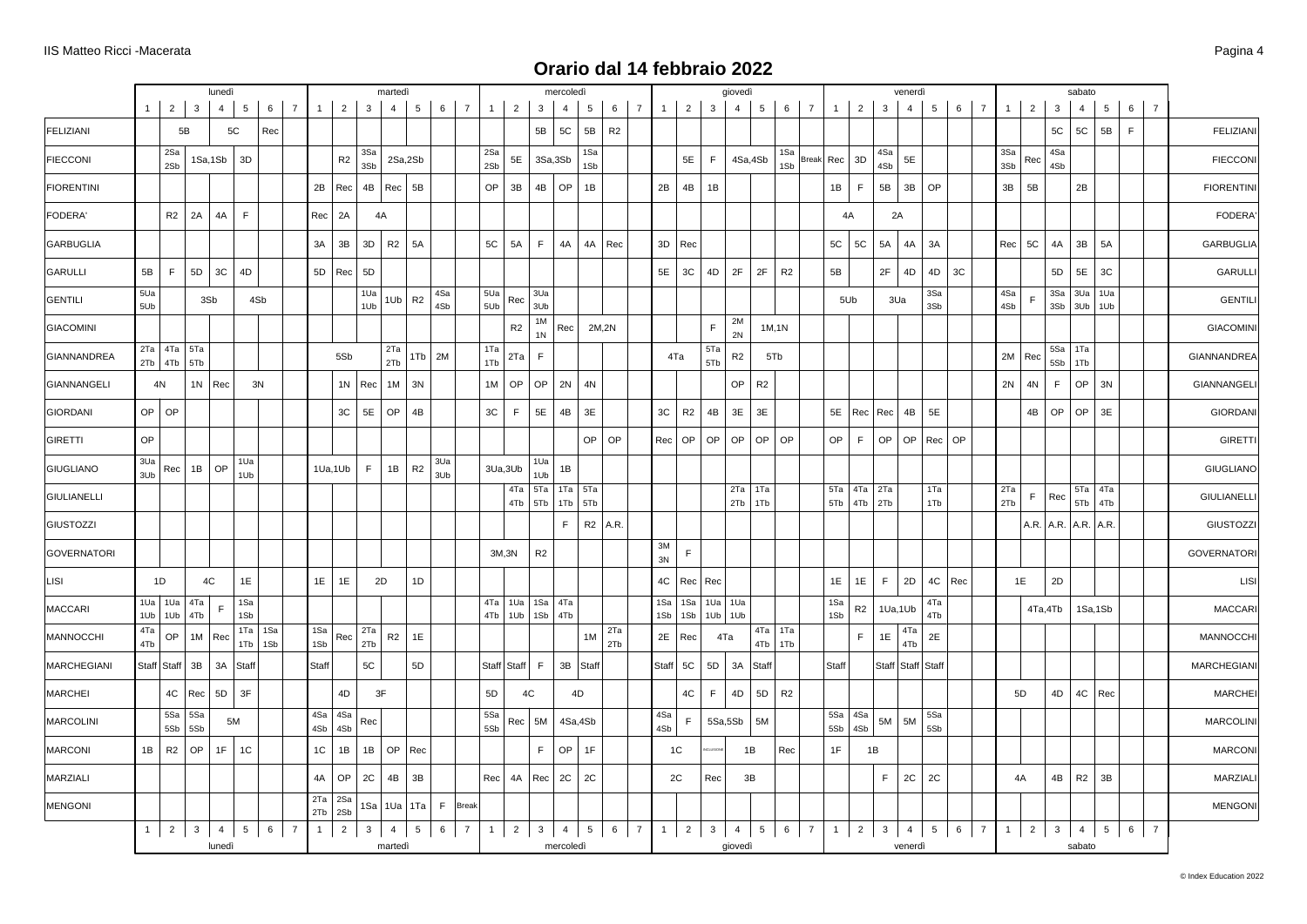|                   |          |                 |                     | lunedì                   |                  |             |                |                     |                |                                     | martedì        |                      |                |                |                |                |                                          | mercoledi                    |            |                 |                |                |                  |                    | giovedì        |                |                    |              |                |              | venerdì                   |                     |                |                |                |                    |                | sabato                   |                 |                |                |                   |
|-------------------|----------|-----------------|---------------------|--------------------------|------------------|-------------|----------------|---------------------|----------------|-------------------------------------|----------------|----------------------|----------------|----------------|----------------|----------------|------------------------------------------|------------------------------|------------|-----------------|----------------|----------------|------------------|--------------------|----------------|----------------|--------------------|--------------|----------------|--------------|---------------------------|---------------------|----------------|----------------|----------------|--------------------|----------------|--------------------------|-----------------|----------------|----------------|-------------------|
|                   | $1 \mid$ | 2               | 3                   | $\overline{4}$           | 5                | 6           | $\overline{7}$ | 1                   | $\overline{2}$ | 3                                   | $\overline{4}$ | 5 <sub>1</sub>       | $6 \mid 7$     |                | $\mathbf{1}$   | $\overline{2}$ | 3                                        | $\overline{4}$               |            | $5 \mid 6$      | $\overline{7}$ | $\overline{1}$ | 2                | $\mathbf{3}$       | $\overline{4}$ | $5^{\circ}$    | $6 \mid 7$         | $\mathbf{1}$ | $\overline{2}$ | $\mathbf{3}$ | $\overline{4}$            | 5 <sup>5</sup>      | $6 \mid 7$     |                | $\mathbf{1}$   | 2                  | 3              | $\overline{4}$           | $5\overline{)}$ | $6-1$          | $\overline{7}$ |                   |
| MERCURI           |          | $2N$ 2N         |                     |                          | 3Ua,3Ub          |             |                | 3Sa<br>3Sb          | 3Sa<br>3Sb     |                                     |                |                      |                |                | 2N             | F              | R2                                       | 3Ua<br>3Ub                   |            | 3Sa,3Sb         |                | 2N             | 3Sa<br>3Sb       | 3Sa<br>$3Sb$ $3Ub$ | 3Ua            | 3Ua<br>3Ub     |                    |              |                |              |                           |                     |                |                | 3Ua            | 3Sa<br>$3Ub$ $3Sb$ |                | 2N                       | 3Ua<br>3Ub      |                |                | <b>MERCURI</b>    |
| MICOZZI F.        |          | $5N$   2C       | 4N                  | 5N                       |                  |             |                | 2C                  | 2D             | R <sub>2</sub>                      |                |                      |                |                | 4N             | 4N             | Rec                                      | 5N                           | 2D         |                 |                | 2D             | F                | 5N                 |                | 4N             |                    |              |                | 2C Rec       |                           | 4N                  | 5N Break       |                |                |                    |                |                          |                 |                |                | MICOZZI F         |
| <b>MICUCCIO</b>   |          |                 |                     | 2F                       | 2F               | Rec         |                | 2F                  | 2F             | Rec                                 | 5D             |                      | 4D Rec         |                | 2D             |                | 2F                                       |                              | 5D         | F.              |                |                |                  |                    |                |                |                    | 2F           |                | 4D           | 5D                        | 2D                  | R <sub>2</sub> |                |                |                    |                | 5D                       | 5D              |                |                | <b>MICUCCIO</b>   |
| <b>MINESTRONI</b> |          |                 |                     |                          |                  |             |                |                     | Rec            |                                     | 4Ta            | 1Ua                  |                |                | Rec   Rec      |                |                                          | 2Ta                          |            | 5Ua             |                |                | 3Ua              | $\mathsf F$        |                |                |                    |              | 1Ta            | 3N           |                           | 4Ua                 |                |                |                | 5Ta                | R <sub>2</sub> |                          |                 |                |                | <b>MINESTRONI</b> |
| MOSCHINI          |          | 1 <sup>N</sup>  |                     | 2N                       | F.               |             |                |                     | 5N             |                                     | 4N             | Rec                  |                |                | 5M             |                |                                          | 2M                           | Rec        |                 |                |                |                  |                    |                |                |                    |              | 1M             | 3M           |                           |                     |                |                |                | 4M                 | R2             |                          |                 |                |                | <b>MOSCHINI</b>   |
| <b>MOSCIATTI</b>  |          | 4B              | 1C                  | 2C                       |                  | $5B$ Rec    |                |                     |                |                                     |                |                      |                |                |                | 3D             | 2D                                       | 1D                           | 4C         | 4B              |                |                | $\mathsf F$      | 2C                 | 3D             | 4C             |                    |              | 3C             | 2D           | 5B                        | $1C$ Rec            |                |                | $3\mathrm{C}$  | 1D                 | R2             |                          |                 |                |                | <b>MOSCIATTI</b>  |
| MUSIO             |          |                 |                     |                          |                  |             |                |                     |                | OP                                  | 2F             | 3F                   | R <sub>2</sub> |                | 1F             | 3F             | Rec                                      | 5Sa<br>5Sb                   | 2Sa<br>2Sb |                 |                | 1F             | 2F               | 2Sa<br>2Sb         | OP             | 5Sa<br>5Sb     | F.                 | 2Sa<br>2Sb   | 5Sa<br>5Sb     | OP           | 1F                        | 2F                  |                |                |                |                    | 3F             | 5Sa<br>5Sb               |                 |                |                | <b>MUSIO</b>      |
| PACIONI           |          | $5M$ 4M         | F                   |                          | 1M 2M A.R. Break |             |                |                     | A.R.           | 1M                                  |                | 2N   2M   5M   Break |                |                |                |                |                                          |                              |            |                 |                |                | $2M$ 2N          | 1M                 | 4M             |                |                    | 5M           |                | 2N           | 2M                        |                     |                |                |                | 2N                 | $1M$           |                          | 4M              |                |                | <b>PACIONI</b>    |
| PALAZZETTI S      |          |                 | $3N$ Rec $3M$       |                          | R2               | 4N          |                |                     |                |                                     |                |                      |                |                |                | 1M             | 1D                                       |                              | 4M         |                 |                |                | 1F               | 2F                 |                |                |                    |              | 2D             | 3F           | F.                        | 5M                  | 2N             |                |                |                    | 2M             | 1 <sub>N</sub>           | 5N              |                |                | PALAZZETTI S      |
| PALMUCCI          |          |                 |                     |                          |                  |             |                |                     | 4Tb 5Tb        | $4Ta$ 5Ta 1Ta<br>1Tb                | 2B             | 2Ta<br>2Tb           | R <sub>2</sub> |                | 2B             |                | 1Ta   4Ta   5Ta   2Ta<br>1Tb   4Tb   5Tb |                              | 2Tb        | Rec             |                | 2Ta<br>2Tb     | A.R.             | 1Ta<br>1Tb         | Rec   A.R.     |                |                    | 4Ta<br>4Tb   | 5Ta<br>5Tb     | F.           | 2B                        | 2Ta<br>2Tb          |                |                | 4Tb            | $4Ta$ 1Ta<br>1Tb   |                |                          |                 |                |                | <b>PALMUCCI</b>   |
| PAMPANA           |          |                 | 3A                  |                          | $3B$ Rec         | $\mathsf F$ |                |                     |                |                                     |                |                      |                |                |                | 3A             | 5A                                       | R <sub>2</sub>               |            | 3B              | <b>Break</b>   |                |                  | 3B                 | 5A             |                | 3A                 |              | 3A             | 3B           | 5A                        |                     |                |                |                |                    |                |                          |                 |                |                | <b>PAMPANA</b>    |
| PAOLONI E         |          |                 |                     |                          |                  |             |                | $4\mathsf{M}$<br>4N |                | 3M,3N                               |                |                      |                |                |                |                |                                          |                              |            |                 |                |                |                  |                    |                |                |                    |              | 4M,4N          | F.           | Rec                       | 3M<br>3N            |                |                |                |                    |                |                          |                 |                |                | PAOLONI E         |
| PAOLONI F         |          |                 |                     |                          |                  |             |                | 2Sa<br>2Sb          | 4M             | 2Sa<br>2Sb                          | 3M             | 3M                   |                |                | 4M             |                | 2Sa,2Sb                                  | Rec                          | 3M         |                 |                |                | 4M               | $\mathsf F$        | 2Sa<br>2Sb     | 3M             |                    |              |                |              | 2Sa<br>2Sb                | 4M                  | 4M             |                | $\mathsf{R}2$  | 2Sa<br>2Sb         |                | 3M                       |                 |                |                | PAOLONI F         |
| PARDI             |          | 1Sa             |                     | 2Sa                      |                  | 5Sa         |                | Rec                 | F              |                                     | 4Sa            | 3Sa                  |                |                |                |                |                                          |                              |            |                 |                |                |                  | R <sub>2</sub>     |                |                |                    |              |                |              |                           |                     |                |                |                |                    |                |                          |                 |                |                | PARDI             |
| POLONI            |          | $1C$   1M       |                     |                          |                  |             |                |                     |                |                                     |                |                      |                |                |                |                |                                          |                              |            |                 |                | OP             | 2D               | OP                 | R2             | OP             | <b>Break</b> Break | 1C           | OP             | OP           | 1N                        | 1M                  | OP             |                | <b>OP</b>      | OP                 | F              | 2D                       | 1 <sup>N</sup>  |                |                | POLONI            |
| PRAGHI            |          |                 | 2Ta,2Tb             |                          | Rec 2Sa,2Sb      |             |                |                     | 1Ta,1Tb        | F.                                  |                | 1Sa,1Sb Rec          |                |                |                |                |                                          |                              |            |                 |                | 2Sa<br>2Sb     | $2Ta$ 1Sa<br>2Tb | 1Sb                | 1Ta<br>1Tb     | 1Ua<br>1Ub     | R <sub>2</sub>     |              |                |              |                           |                     |                |                |                | 1Ua,1Ub            |                |                          |                 |                |                | PRAGHI            |
| <b>RASTELLI</b>   |          | $3C$ 5N         | 5M                  | 4N                       | 4M               |             |                | 3M                  |                | 5N                                  | 3N             | 4N                   |                |                |                | 4M             |                                          | 3N                           | 5N         | 3D              |                |                |                  | 5M                 | 3M             | 3N             | F.                 | 3M           | 5M             | 4N           | 4M                        | R <sub>2</sub>      |                |                |                |                    |                |                          |                 |                |                | <b>RASTELLI</b>   |
| RENZI             |          |                 | 5C                  | Rec                      | R <sub>2</sub>   |             |                |                     |                |                                     |                |                      |                |                |                |                | OP                                       | 4C                           |            |                 |                |                |                  | F.                 | 5C             |                |                    |              |                | 4C           |                           | 5C                  | OP             |                |                | 4C                 | 4C             | Rec                      | 5C              |                |                | <b>RENZI</b>      |
| RICCARDI          |          | 3F              | Staff               |                          | 4E Staff         |             |                |                     |                | Staff Staff   Staff   Staff   Staff |                |                      |                |                | 4E             |                | Staff                                    | Staff                        | 3F         |                 |                |                |                  |                    |                |                |                    | 4E           | 3F             | Staff Staff  |                           | F                   |                |                |                | Staff Staff        |                |                          |                 |                |                | <b>RICCARDI</b>   |
| ROCCI             |          |                 |                     |                          |                  |             |                |                     |                |                                     |                |                      |                |                |                | A.R. A.R.      |                                          | R2                           | F          |                 |                |                |                  |                    |                |                |                    |              |                |              |                           |                     |                |                |                |                    |                |                          |                 |                |                | <b>ROCCI</b>      |
| <b>RUBINO</b>     | Rec      | F               | 2M                  | 5Sa<br>5Sb               | 2N               |             |                |                     | 5Sa            | 2N                                  | 5Sb            | 5Sa<br>5Sb           |                |                | 1 <sub>N</sub> | 5Ua<br>5Ub     |                                          |                              |            |                 |                | Rec            | 5Ua<br>5Ub       | 2M                 | 1 <sub>N</sub> | R <sub>2</sub> |                    |              | 5Ua            | 5Ub          |                           | 5Ua<br>5Ub          |                |                |                |                    |                |                          |                 |                |                | <b>RUBINO</b>     |
| <b>RUBIO</b>      |          | 1E, 1F          | $2\mathsf{E}$<br>2F | F                        |                  |             |                | 4M<br>4N            |                | 3M,3N                               | 5N             | 5M                   |                |                | 2E,2F          |                | 5N                                       | 1E<br>1F                     | 5M         |                 |                |                | 3E, 3F           | 4N<br>4M           | 4E             |                |                    |              | 4M,4N          | R2           | 5N                        | $3\mathsf{M}$<br>3N |                |                | 3E<br>3F       | 4E                 |                | 4N,4M                    | 5M              |                |                | <b>RUBIO</b>      |
| RUGGERI           |          |                 | Rec                 | OP                       | 4N               |             |                | OP                  | OP             | F                                   | OP             | 5N 3N                |                |                | $OP$ OP        |                | OP                                       |                              |            | OP   Rec        |                |                | $4N$             | OP                 | OP             | 5N             |                    |              |                |              |                           |                     |                |                |                | 3N                 | OP             | OP                       | R2              |                |                | <b>RUGGERI</b>    |
| SACCHI            |          |                 | 3N                  | 1 <sup>N</sup>           | 1M               | 1M          |                |                     |                |                                     |                | 1N                   | Break Break    |                |                |                |                                          |                              |            |                 |                |                | 1M               | 3N                 | 3N             |                |                    | 3N           | R2             | 1M           | F.                        | 1 <sub>N</sub>      |                |                | 1 <sub>N</sub> | 1 <sup>N</sup>     |                | 3N                       | 1M              |                |                | SACCHI            |
| SALVUCCI          |          |                 |                     | 2D                       | 2B               |             |                |                     |                |                                     |                |                      |                |                | 1D             | F              | 1E                                       | 2E                           |            | 2B Break Break  |                |                | OP   Rec         | 2E                 | 1E             | 2D             |                    |              |                |              | 1D                        | $1B$ Rec            |                |                | 1B             | OP                 | OP             | OP                       | OP              |                |                | SALVUCCI          |
|                   |          | $1 \mid 2 \mid$ | $\mathbf{3}$        | $\overline{4}$<br>lunedì | 5 <sub>1</sub>   | 6           | 7              | 1                   | $2 \mid$       | $\overline{\mathbf{3}}$             | 4<br>martedì   | 5 <sub>5</sub>       | $6 \mid$       | $\overline{7}$ | 1              | 2              |                                          | $3 \mid 4 \mid$<br>mercoledì |            | $5 \mid 6 \mid$ | $\overline{7}$ | 1              | $2^{\circ}$      | 3 <sup>1</sup>     | 4<br>giovedì   |                | $5 \mid 6 \mid 7$  | 1            |                | $2 \mid 3$   | $\overline{4}$<br>venerdì | $5\overline{)}$     | $6-1$          | $\overline{7}$ | $1 \mid$       | $2 \mid$           | 3 <sup>1</sup> | $\overline{4}$<br>sabato | 5 <sub>5</sub>  | 6 <sup>1</sup> | $\overline{7}$ |                   |